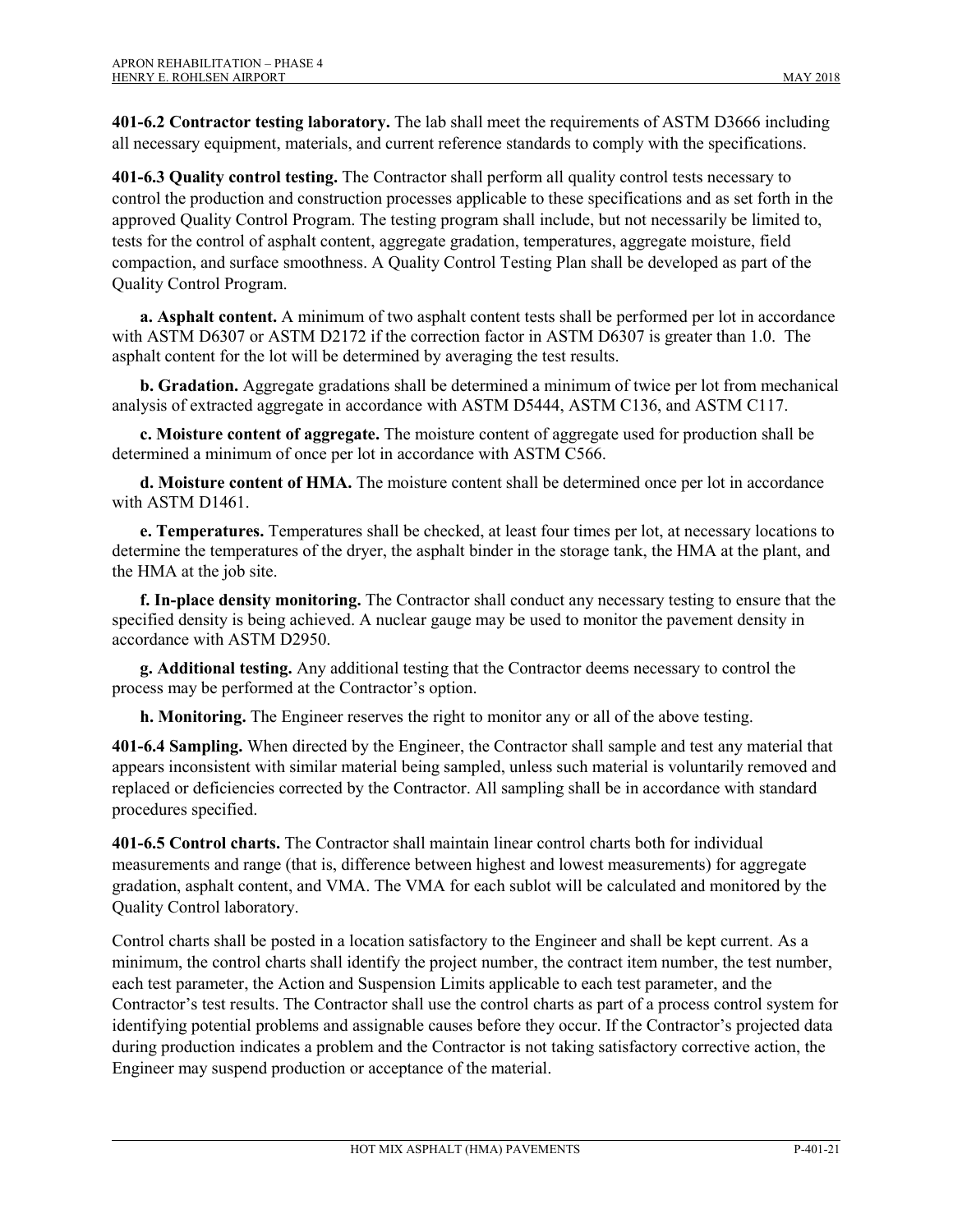**a. Individual measurements.** Control charts for individual measurements shall be established to maintain process control within tolerance for aggregate gradation, asphalt content, and VMA. The control charts shall use the job mix formula target values as indicators of central tendency for the following test parameters with associated Action and Suspension Limits:

| <b>Control Chart Limits For Individual Measurements</b> |                     |                         |
|---------------------------------------------------------|---------------------|-------------------------|
| <b>Sieve</b>                                            | <b>Action Limit</b> | <b>Suspension Limit</b> |
| $3/4$ inch $(19$ mm)                                    | $\pm 6\%$           | $\pm 9\%$               |
| $1/2$ inch $(12 \text{ mm})$                            | $\pm 6\%$           | $\pm 9\%$               |
| $3/8$ inch $(9 \text{ mm})$                             | $\pm 6\%$           | $\pm 9\%$               |
| No. $4(4.75 \text{ mm})$                                | $\pm 6\%$           | $\pm 9\%$               |
| No. 16 (1.18 mm)                                        | $\pm$ 5%            | $\pm 7.5\%$             |
| No. 50 (0.30 mm)                                        | $\pm 3\%$           | ±4.5%                   |
| No. 200 (0.075 mm)                                      | $\pm 2\%$           | $\pm 3\%$               |
| <b>Asphalt Content</b>                                  | $\pm 0.45\%$        | $\pm 0.70\%$            |
| VMA                                                     | $-1.00\%$           | $-1.50\%$               |

**b. Range.** Control charts for range shall be established to control process variability for the test parameters and Suspension Limits listed below. The range shall be computed for each lot as the difference between the two test results for each control parameter. The Suspension Limits specified below are based on a sample size of  $n = 2$ . Should the Contractor elect to perform more than two tests per lot, the Suspension Limits shall be adjusted by multiplying the Suspension Limit by 1.18 for  $n = 3$  and by 1.27 for  $n = 4$ .

| <b>Control Chart Limits Based On Range</b><br>(Based On $n = 2$ ) |                         |
|-------------------------------------------------------------------|-------------------------|
| <b>Sieve</b>                                                      | <b>Suspension Limit</b> |
| $1/2$ inch $(12 \text{ mm})$                                      | 11%                     |
| $3/8$ inch $(9 \text{ mm})$                                       | 11%                     |
| No. $4(4.75 \text{ mm})$                                          | $11\%$                  |
| No. $16(1.18 \text{ mm})$                                         | 9%                      |
| No. 50 (0.30 mm)                                                  | 6%                      |
| No. 200 (0.075 mm)                                                | $3.5\%$                 |
| <b>Asphalt Content</b>                                            | $0.8\%$                 |

**c. Corrective Action.** The Contractor Quality Control Program shall indicate that appropriate action shall be taken when the process is believed to be out of tolerance. The Plan shall contain sets of rules to gauge when a process is out of control and detail what action will be taken to bring the process into control. As a minimum, a process shall be deemed out of control and production stopped and corrective action taken, if:

- **(1)** One point falls outside the Suspension Limit line for individual measurements or range; or
- **(2)** Two points in a row fall outside the Action Limit line for individual measurements.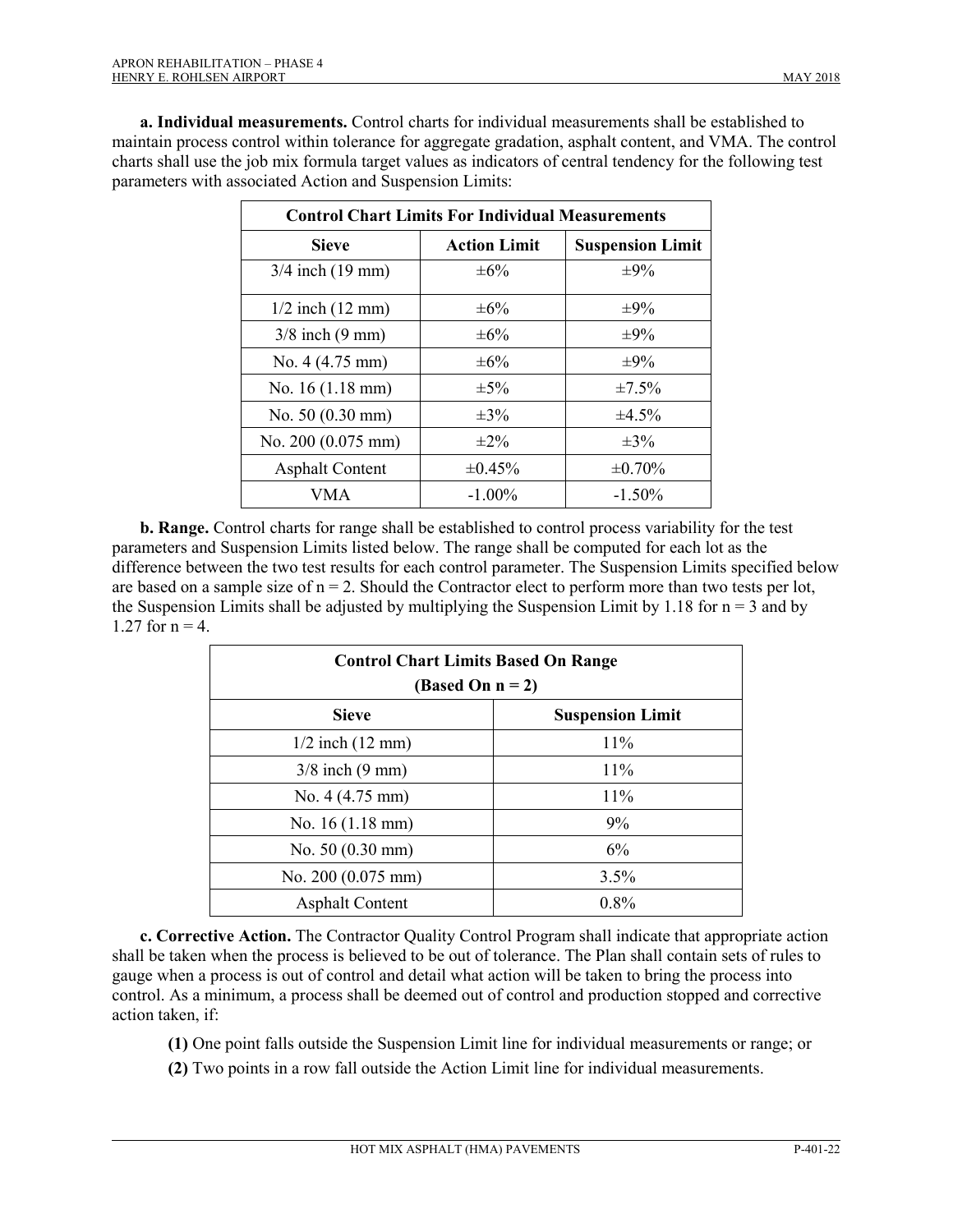**401-6.6 Quality control reports.** The Contractor shall maintain records and shall submit reports of quality control activities daily, in accordance with the Contractor Quality Control Program described in General Provisions, Section 100.

## **METHOD OF MEASUREMENT**

**401-7.1 Measurement.** HMA shall be measured by the number of tons of HMA used in the accepted work. Recorded batch weights or truck scale weights will be used to determine the basis for the tonnage.

## **BASIS OF PAYMENT**

**401-8.1 Payment.** Payment for a lot of HMA meeting all acceptance criteria as specified in paragraph 401-5.2 shall be made based on results of tests for smoothness, mat density and air voids. Payment for acceptable lots shall be adjusted according to paragraph 401-8.1a for mat density and air voids and 401- 8.1c for smoothness, subject to the limitation that:

**a.** The total project payment for plant mix bituminous concrete pavement shall not exceed **100** percent of the product of the contract unit price and the total number of tons of HMA used in the accepted work (See Note 1 under Table 6).

**b.** The price shall be compensation for furnishing all materials, for all preparation, mixing, and placing of these materials, and for all labor, equipment, tools, and incidentals necessary to complete the item.

**c. Basis of adjusted payment.** The pay factor for each individual lot shall be calculated in accordance with Table 6. A pay factor shall be calculated for both mat density and air voids. The lot pay factor shall be the higher of the two values when calculations for both mat density and air voids are 100% or higher. The lot pay factor shall be the product of the two values when only one of the calculations for either mat density or air voids is 100% or higher. The lot pay factor shall be the lower of the two values when calculations for both mat density and air voids are less than 100%. If PWL for joint density is less than 71 percent then the lot pay factor shall be reduced by 5% but be no higher than 95%.

For each lot accepted, the adjusted contract unit price shall be the product of the lot pay factor for the lot and the contract unit price. Payment shall be subject to the total project payment limitation specified in paragraph 401-8.1. Payment in excess of 100% for accepted lots of HMA shall be used to offset payment for accepted lots of bituminous concrete pavement that achieve a lot pay factor less than 100%.

| Percentage of material within specification limits<br>(PWL) | Lot pay factor (percent of contract unit<br>price) |
|-------------------------------------------------------------|----------------------------------------------------|
| $96 - 100$                                                  | 106                                                |
| $90 - 95$                                                   | $PWL + 10$                                         |
| $75 - 89$                                                   | $0.5$ PWL + 55                                     |
| $55 - 74$                                                   | $1.4$ PWL $-12$                                    |
| Below 55                                                    | Reject <sup>2</sup>                                |

<sup>1</sup> Although it is theoretically possible to achieve a pay factor of 106% for each lot, actual payment above 100% shall be subject to the total project payment limitation specified in paragraph 401-8.1.

 $2$  The lot shall be removed and replaced. However, the Engineer may decide to allow the rejected lot to remain. In that case, if the Engineer and Contractor agree in writing that the lot shall not be removed, it shall be paid for at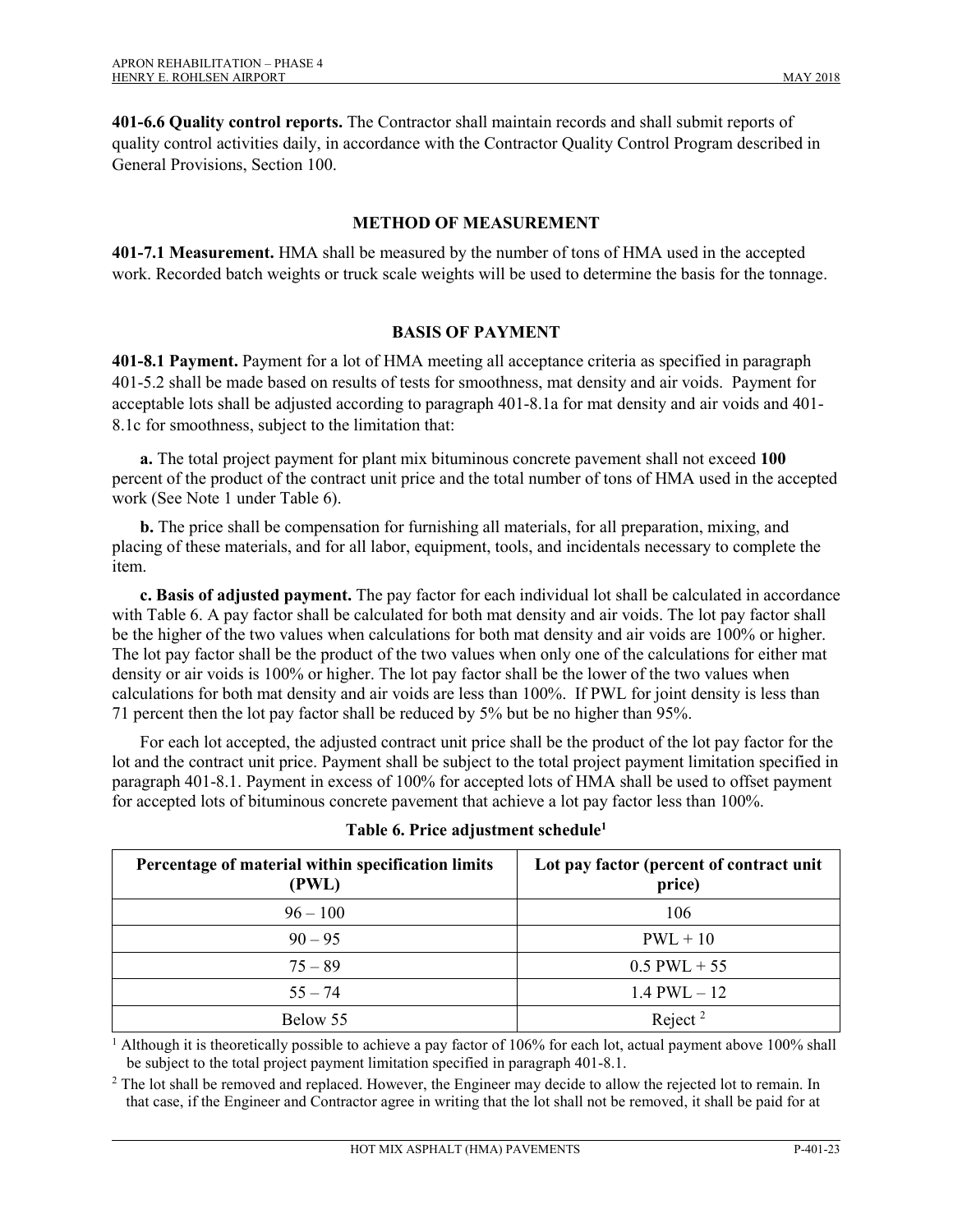50% of the contract unit price and the total project payment shall be reduced by the amount withheld for the rejected lot.

**d. Profilograph smoothness.** When the final average profile index (subsequent to any required corrective action) does not exceed 7 inches per mile , payment will be made at the contract unit price for the completed pavement. If the final average profile index (subsequent to any required corrective action) exceeds 7 inches per mile, but does not exceed 15 inches per mile , the Contractor may elect to accept a contract unit price adjustment in lieu of reducing the profile index.

**e. Basis of adjusted payment for smoothness.** Price adjustment for pavement smoothness will be made in accordance with Table 7. The adjustment will apply to the total tonnage of HMA within a lot of pavement and shall be applied with the following equation:

(Tons of asphalt concrete in lot)  $\times$  (lot pay factor)  $\times$  (unit price per ton)  $\times$  (smoothness pay factor) = payment for lot

| Inches/miles per 1/10 mile | <b>Short Sections</b> | <b>Pay Factor</b>                     |
|----------------------------|-----------------------|---------------------------------------|
| $0.0 - 7$                  | $00.0 - 15.0$         | 100%                                  |
| $7.1 - 9$                  | $15.1 - 16$           | 98%                                   |
| $9.1 - 11$                 | $16.1 - 17$           | 96%                                   |
| $11.1 - 13$                | $17.1 - 18$           | 94%                                   |
| $13.1 - 14$                | $18.1 - 20$           | 92%                                   |
| $14.1 - 15$                | $20.1 - 22$           | 90%                                   |
| $15.1$ and up              | $22.1$ and up         | Corrective work required <sup>1</sup> |

**Table 7. Profilograph Average Profile Index Smoothness Pay Factor** 

<sup>1</sup> The Contractor shall correct pavement areas not meeting these tolerances by removing and replacing the defective work. If the Contractor elects to construct an overlay to correct deficiencies, the minimum thickness of the overlay should be at least three times the maximum aggregate size (approximately four (4) times the nominal maximum aggregate size). The corrective overlay shall not violate grade Criteria and butt joints shall be constructed by sawing and removing the original pavement in compliance with the thickness/ maximum aggregate size ratio. Skin patching shall not be permitted.

HMA placed above the specified grade shall not be included in the quantities for payment.

**401-8.1.1. Payment.** Payment will be made under:

- Item P-401-1 Bituminous Surface Course per ton
- Item P-401-2 Bituminous Leveling Course per ton

#### **TESTING REQUIREMENTS**

| ASTM C29              | Standard Test Method for Bulk Density ("Unit Weight") and Voids in Aggregate                            |
|-----------------------|---------------------------------------------------------------------------------------------------------|
| ASTM C88              | Standard Test Method for Soundness of Aggregates by Use of Sodium Sulfate or<br>Magnesium Sulfate       |
| ASTM C <sub>117</sub> | Standard Test Method for Materials Finer than 75-µm (No. 200) Sieve in Mineral<br>Aggregates by Washing |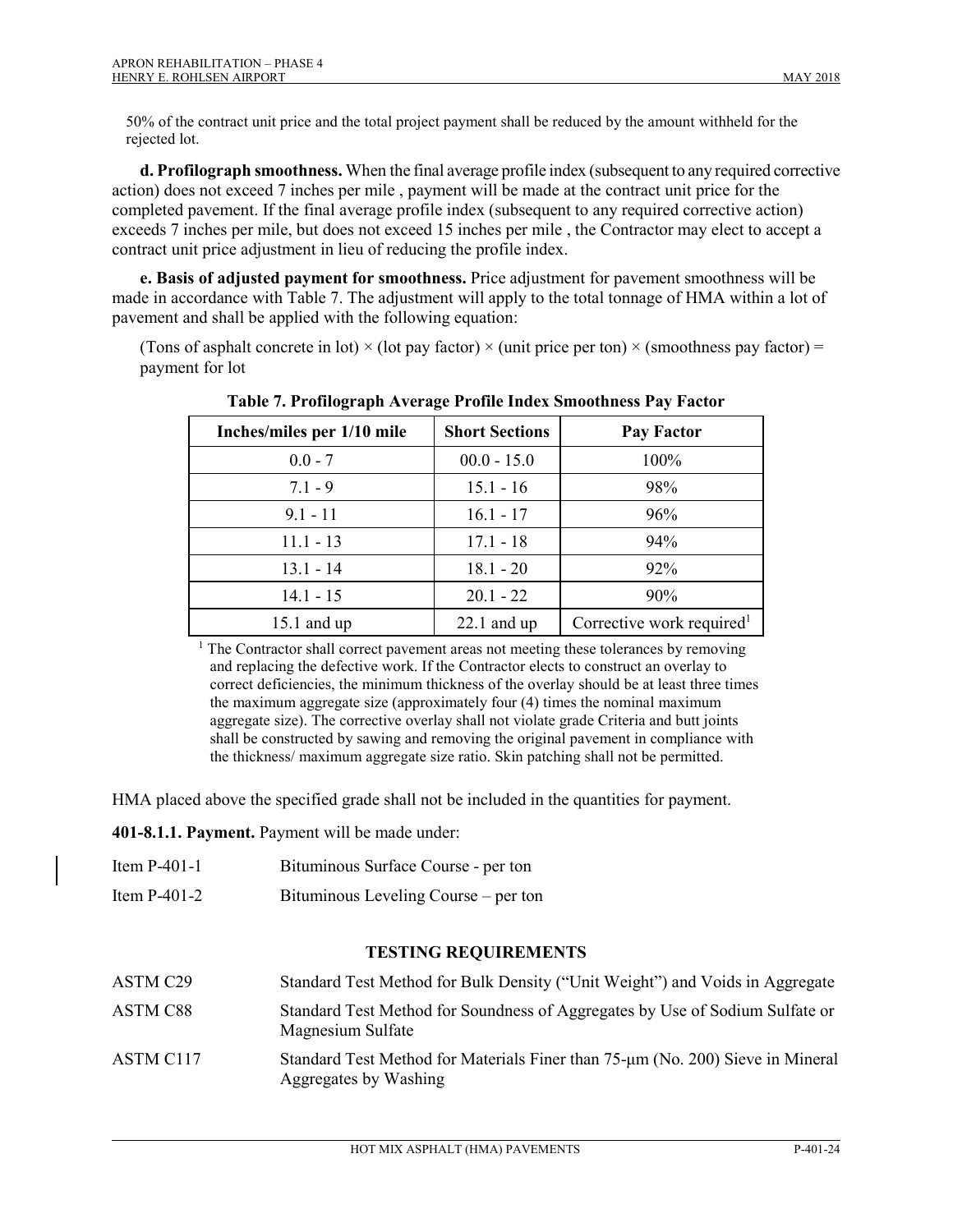| ASTM C127       | Standard Test Method for Density, Relative Density (Specific Gravity) and<br>Absorption of Coarse Aggregate                            |
|-----------------|----------------------------------------------------------------------------------------------------------------------------------------|
| ASTM C131       | Standard Test Method for Resistance to Degradation of Small-Size Coarse<br>Aggregate by Abrasion and Impact in the Los Angeles Machine |
| ASTM C136       | Standard Test Method for Sieve or Screen Analysis of Fine and Coarse<br>Aggregates                                                     |
| ASTM C183       | Standard Practice for Sampling and the Amount of Testing of Hydraulic Cement                                                           |
| ASTM C566       | Standard Test Method for Total Evaporable Moisture Content of Aggregate by<br>Drying                                                   |
| <b>ASTM D75</b> | <b>Standard Practice for Sampling Aggregates</b>                                                                                       |
| ASTM D979       | <b>Standard Practice for Sampling Bituminous Paving Mixtures</b>                                                                       |
| ASTM D1073      | Standard Specification for Fine Aggregate for Bituminous Paving Mixtures                                                               |
| ASTM D2172      | Standard Test Method for Quantitative Extraction of Bitumen from Bituminous<br>Paving Mixtures                                         |
| ASTM D1461      | Standard Test Method for Moisture or Volatile Distillates in Bituminous Paving<br>Mixtures                                             |
| ASTM D2041      | Standard Test Method for Theoretical Maximum Specific Gravity and Density of<br><b>Bituminous Paving Mixtures</b>                      |
| ASTM D2419      | Standard Test Method for Sand Equivalent Value of Soils and Fine Aggregate                                                             |
| ASTM D2489      | Standard Practice for Estimating Degree of Particle Coating of Bituminous-<br><b>Aggregate Mixtures</b>                                |
| ASTM D2726      | Standard Test Method for Bulk Specific Gravity and Density of Non-Absorptive<br><b>Compacted Bituminous Mixtures</b>                   |
| ASTM D2950      | Standard Test Method for Density of Bituminous Concrete in Place by Nuclear<br>Methods                                                 |
| ASTM D3203      | Standard Test Method for Percent Air Voids in Compacted Dense and Open<br><b>Bituminous Paving Mixtures</b>                            |
| ASTM D3665      | Standard Practice for Random Sampling of Construction Materials                                                                        |
| ASTM D3666      | Standard Specification for Minimum Requirements for Agencies Testing and<br><b>Inspecting Road and Paving Materials</b>                |
| ASTM D4318      | Standard Test Methods for Liquid Limit, Plastic Limit, and Plasticity Index of<br>Soils                                                |
| ASTM D4791      | Standard Test Method for Flat Particles, Elongated Particles, or Flat and<br>Elongated Particles in Coarse Aggregate                   |
| ASTM D4867      | Standard Test Method for Effect of Moisture on Asphalt Concrete Paving<br><b>Mixtures</b>                                              |
| ASTM D5444      | Standard Test Method for Mechanical Size Analysis of Extracted Aggregate                                                               |
| ASTM D6084      | Standard Test Method for Elastic Recovery of Bituminous Materials by<br>Ductilometer                                                   |
|                 |                                                                                                                                        |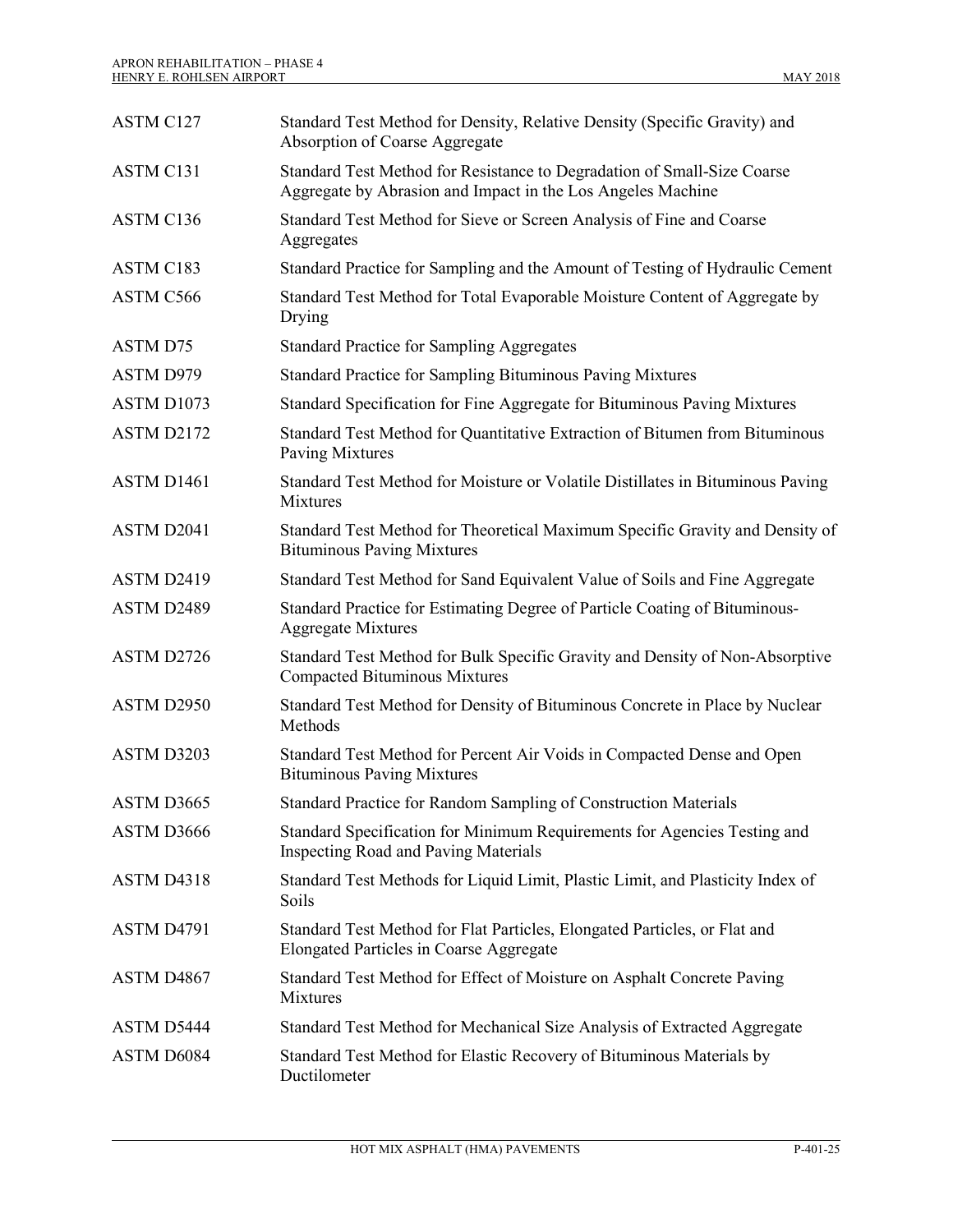| ASTM D6307        | Standard Test Method for Asphalt Content of Hot Mix Asphalt by Ignition<br>Method                                                    |
|-------------------|--------------------------------------------------------------------------------------------------------------------------------------|
| ASTM D6752        | Standard Test Method for Bulk Specific Gravity and Density of Compacted<br>Bituminous Mixtures Using Automatic Vacuum Sealing Method |
| ASTM D6926        | Standard Practice for Preparation of Bituminous Specimens Using Marshall<br>Apparatus                                                |
| <b>ASTM D6927</b> | <b>Standard Test Method for Marshall Stability and Flow of Bituminous mixtures</b>                                                   |
| <b>ASTM E11</b>   | Standard Specification for Woven Wire Test Sieve Cloth and<br><b>Test Sieves</b>                                                     |
| ASTM E178         | Standard Practice for Dealing with Outlying Observations                                                                             |
| ASTM E1274        | Standard Test Method for Measuring Pavement Roughness Using a Profilograph                                                           |
| AASHTO T030       | Standard Method of Test for Mechanical Analysis of Extracted Aggregate                                                               |
| AASHTO T110       | Standard Method of Test for Moisture or Volatile Distillates in Hot Mix Asphalt<br>(HMA)                                             |
| AASHTO T275       | Standard Method of Test for Bulk Specific Gravity (Gmb) of Compacted Hot<br>Mix Asphalt (HMA) Using Paraffin-Coated Specimens        |
| AASHTO M156       | Standard Specification for Requirements for Mixing Plants for Hot-Mixed, Hot-<br>Laid Bituminous Paving Mixtures.                    |
| AASHTO T329       | Standard Method of Test for Moisture Content of Hot Mix Asphalt (HMA) by<br>Oven Method                                              |
|                   | Asphalt Institute Handbook MS-26, Asphalt Binder                                                                                     |

Asphalt Institute MS-2 Mix Design Manual, 7th Edition

## **MATERIAL REQUIREMENTS**

| ASTM D242  | Standard Specification for Mineral Filler for Bituminous Paving Mixtures                                |
|------------|---------------------------------------------------------------------------------------------------------|
| ASTM D946  | Standard Specification for Penetration-Graded Asphalt Cement for Use in<br><b>Pavement Construction</b> |
| ASTM D3381 | Standard Specification for Viscosity-Graded Asphalt Cement for Use in<br><b>Pavement Construction</b>   |
| ASTM D4552 | Standard Practice for Classifying Hot-Mix Recycling Agents                                              |
| ASTM D6373 | Standard Specification for Performance Graded Asphalt Binder                                            |

# **END OF ITEM P-401**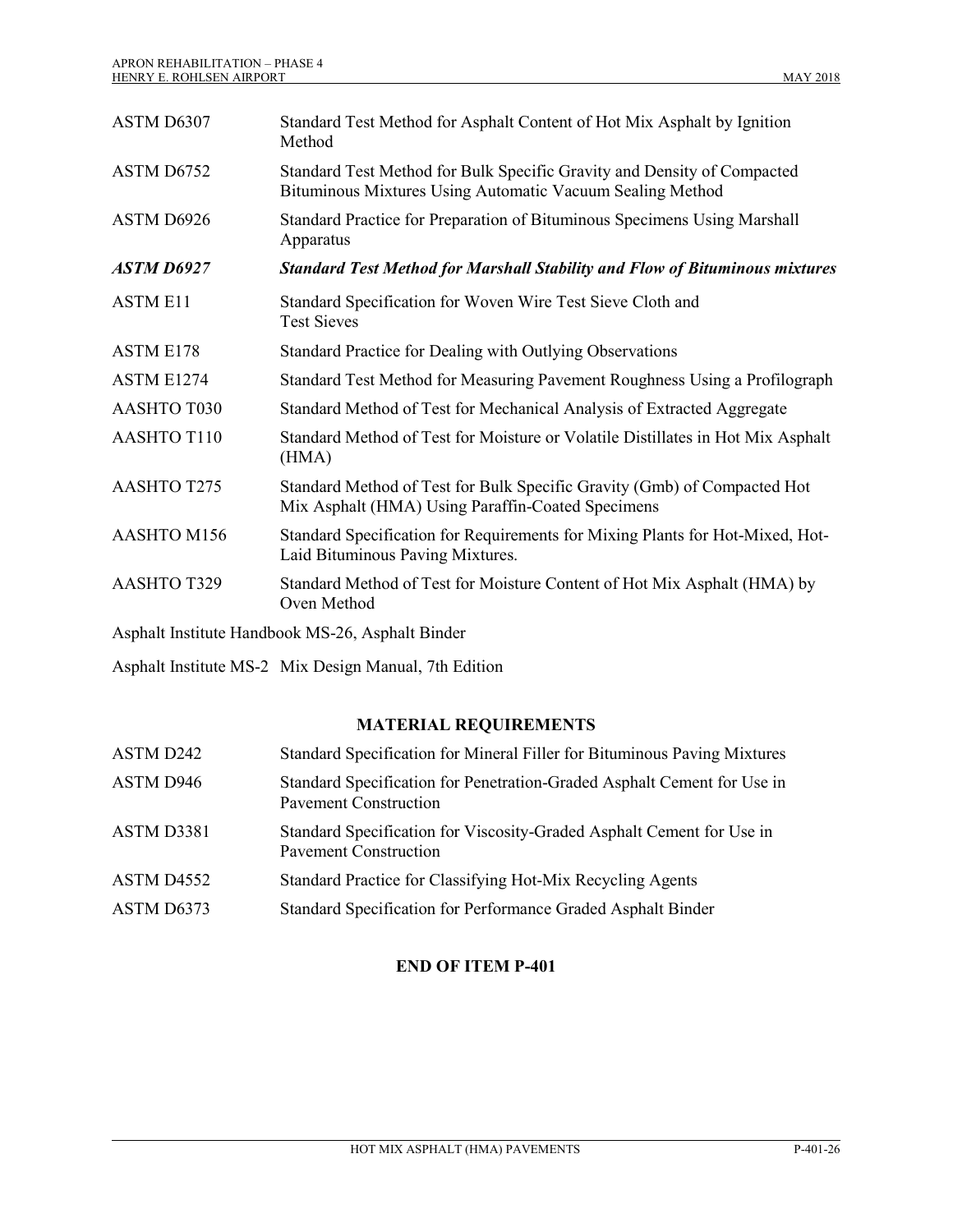### **Item P-603 Bituminous Tack Coat**

#### **DESCRIPTION**

**603-1.1** This item shall consist of preparing and treating a bituminous or concrete surface with bituminous material in accordance with these specifications and in reasonably close conformity to the lines shown on the plans.

#### **MATERIALS**

**603-2.1 Bituminous materials.** The bituminous material shall be an emulsified asphalt indicated in ASTM D3628 as a bituminous application for tack coat appropriate to local conditions or as designated by the Engineer.

## **CONSTRUCTION METHODS**

**603-3.1 Weather limitations.** The tack coat shall be applied only when the existing surface is dry and the atmospheric temperature is 50°F or above; the temperature has not been below 35°F for the 12 hours prior to application; and when the weather is not foggy or rainy. The temperature requirements may be waived when directed by the Engineer.

**603-3.2 Equipment.** The Contractor shall provide equipment for heating and applying the bituminous material.

Provide a distributor with pneumatic tires of such size and number that the load produced on the base surface does not exceed 65.0 psi of tire width to prevent rutting, shoving or otherwise damaging the base, surface or other layers in the pavement structure. Design and equip the distributor to spray the bituminous material in a uniform coverage at the specified temperature, at readily determined and controlled rates from 0.05 to 2.0 gallons per square yard, with a pressure range of 25 to 75 psi and with an allowable variation from the specified rate of not more than  $\pm 5\%$ , and at variable widths. Include with the distributor equipment a separate power unit for the bitumen pump, full-circulation spray bars, tachometer, pressure gauges, volume-measuring devices, adequate heaters for heating of materials to the proper application temperature, a thermometer for reading the temperature of tank contents, and a hand hose attachment suitable for applying bituminous material manually to areas inaccessible to the distributor. Equip the distributor to circulate and agitate the bituminous material during the heating process. If the distributor is not equipped with an operable quick shutoff valve, the tack operations shall be started and stopped on building paper. The Contractor shall remove blotting sand prior to asphalt concrete lay down operations at no additional expense to the Owner.

A power broom and/or power blower suitable for cleaning the surfaces to which the bituminous tack coat is to be applied shall be provided.

**603-3.3 Application of bituminous material.** Immediately before applying the tack coat, the full width of surface to be treated shall be swept with a power broom and/or power blower to remove all loose dirt and other objectionable material.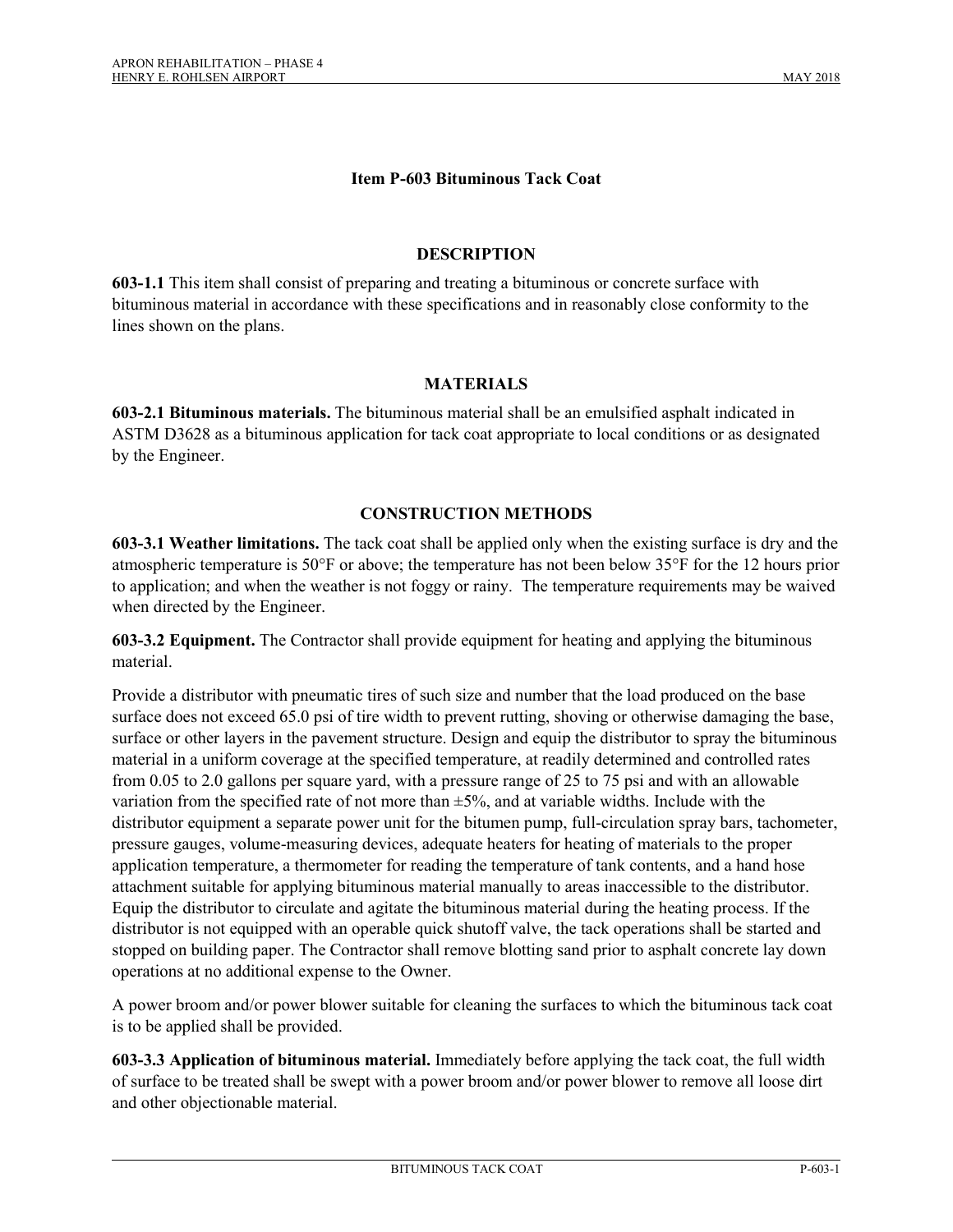Emulsified asphalt shall be diluted by the addition of water when directed by the Engineer and shall be applied a sufficient time in advance of the paver to ensure that all water has evaporated before the overlying mixture is placed on the tacked surface.

The bituminous material including vehicle shall be uniformly applied with a bituminous distributor at the rate of 0.05 to 0.10 gallons per square yard depending on the condition of the existing surface. The type of bituminous material and application rate shall be approved by the Engineer prior to application.

After application of the tack coat, the surface shall be allowed to cure without being disturbed for the period of time necessary to permit drying and setting of the tack coat. This period shall be determined by the Engineer. The Contractor shall protect the tack coat and maintain the surface until the next course has been placed.

**603-3.4 Bituminous material Contractor's responsibility.** The Contractor shall provide a statement of source and character of the proposed bituminous material which must be submitted and approved by the Engineer before any shipment of bituminous materials to the project.

The Contractor shall furnish the vendor's certified test reports for each carload, or equivalent, of bituminous material shipped to the project. The tests reports shall be provided to and approved by the Engineer before the bituminous material is applied. If the bituminous material does not meet the specifications, it shall be replaced at the Contractor's expense. Furnishing the vendor's certified test report for the bituminous material shall not be interpreted as a basis for final acceptance.

**603-3.5 Freight and weigh bills** The Contractor shall submit waybills and delivery tickets, during progress of the work. Before the final statement is allowed, file with the Engineer certified waybills and certified delivery tickets for all bituminous materials used in the construction of the pavement covered by the contract. Do not remove bituminous material from storage until the initial outage and temperature measurements have been taken. The delivery or storage units will not be released until the final outage has been taken.

## **METHOD OF MEASUREMENT**

**603-4.1** The bituminous material for tack coat shall *not* be measured by the gallon*separately and shall be included in the bid unit price for Bituminous Asphalt*. Volume shall be corrected to the volume at 60°F in accordance with ASTM D1250. The bituminous material paid for will be the measured quantities used in the accepted work, provided that the measured quantities are not 10% over the specified application rate. Any amount of bituminous material more than 10% over the specified application rate for each application will be deducted from the measured quantities, except for irregular areas where hand spraying of the bituminous material is necessary. Water added to emulsified asphalt will not be measured for payment.

## **BASIS OF PAYMENT**

**603.5-1** *No separate* Payment shall be made at the contract unit price per gallon of*for* bituminous material. This price shall be *included in the contractor's unit price for Bituminous Asphalt paving.* Full compensation *shall be incidental to other bid items* for furnishing all materials, for all preparation, delivery, and application of these materials, and for all labor, equipment, tools, and incidentals necessary to complete the item.